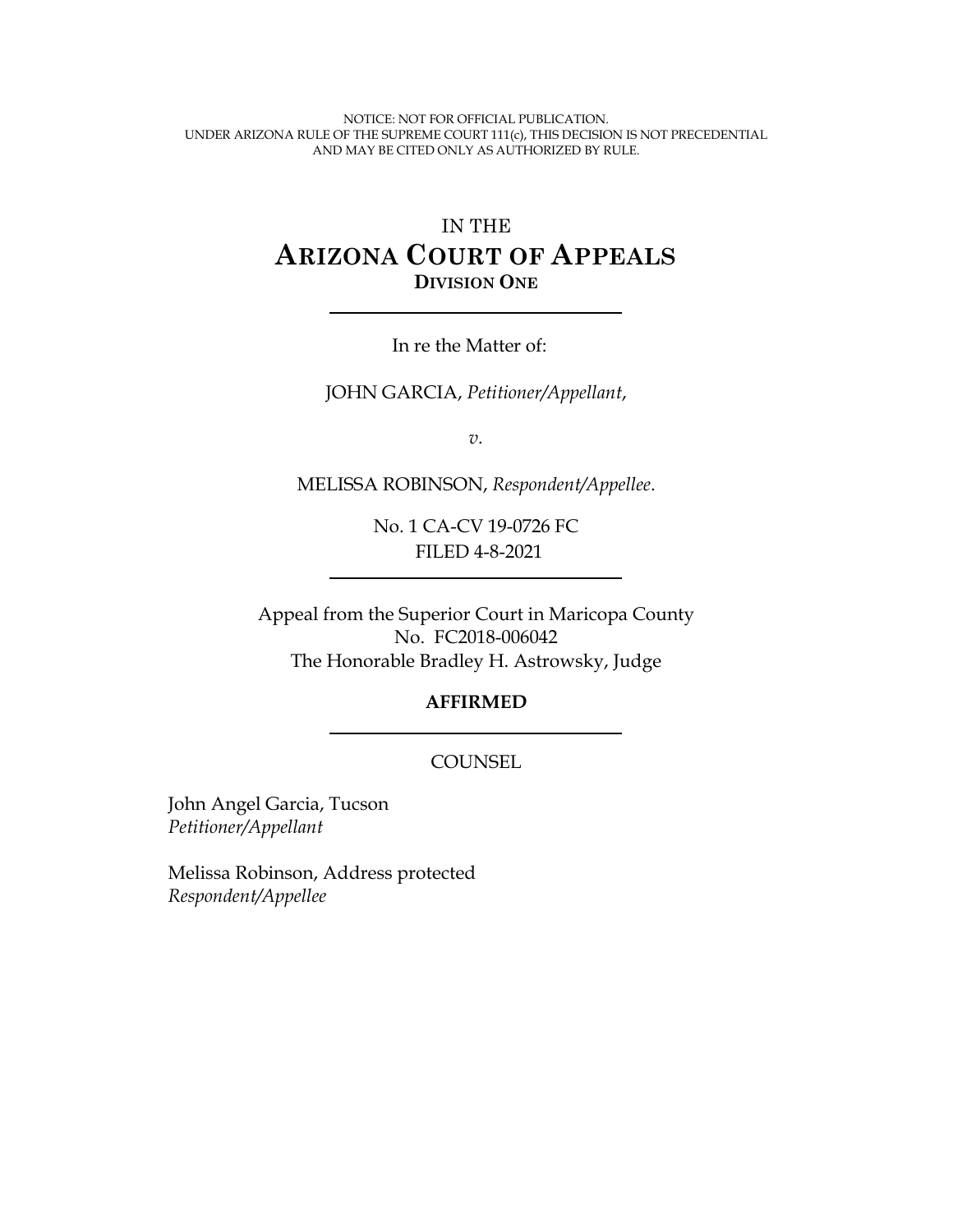#### **MEMORANDUM DECISION**

Judge Brian Y. Furuya delivered the decision of the Court, in which Presiding Judge Kent E. Cattani and Judge Samuel A. Thumma joined.

## **F U R U Y A**, Judge:

 $\P$ **1** John Garcia ("Father") appeals the superior court's order establishing legal decision-making authority and parenting time as to his minor child ("Child"). Father claims error, in part, based on Melissa Robinson's ("Mother") failure to comply with a pretrial court order and the court's alleged failure to make requisite statutory findings. Because Father has not established any error or abuse of discretion, we affirm.

## **FACTS AND PROCEDURAL HISTORY**

**¶2** The parties share one minor child. In September 2018, Father filed a petition to establish legal decision-making and parenting time. Trial was held in September 2019.

**¶3** At trial, without objection, the superior court took judicial notice of Father's felony criminal conviction for aggravated assault, a domestic violence offense committed against Mother in September 2017. *See*  Ariz. Rev. Stat. ("A.R.S.") § 25-403.03(C) (permitting the superior court to consider "[f]indings from another court of competent jurisdiction" to determine if a person has committed an act of domestic violence). In the presence of Child, Father strangled Mother to the point she lost consciousness. As a result, Mother also was unable to swallow for some time. Father admitted this occurrence.

**¶4** The superior court found that this domestic violence was significant and precluded Father from being involved in legal decision making for the Child. *See* A.R.S. § 25-403.03(A). Accordingly, after making specific best-interests findings under A.R.S. §§ 25-403(A) and -403.01(B), the court awarded Mother sole legal decision-making authority, which Father had acquiesced to in his petition. The court found that it would not be "in Child's best interests to develop a relationship with Father while he [wa]s in prison for a violent assault against Child's mother," and thus denied Father's request for parenting time.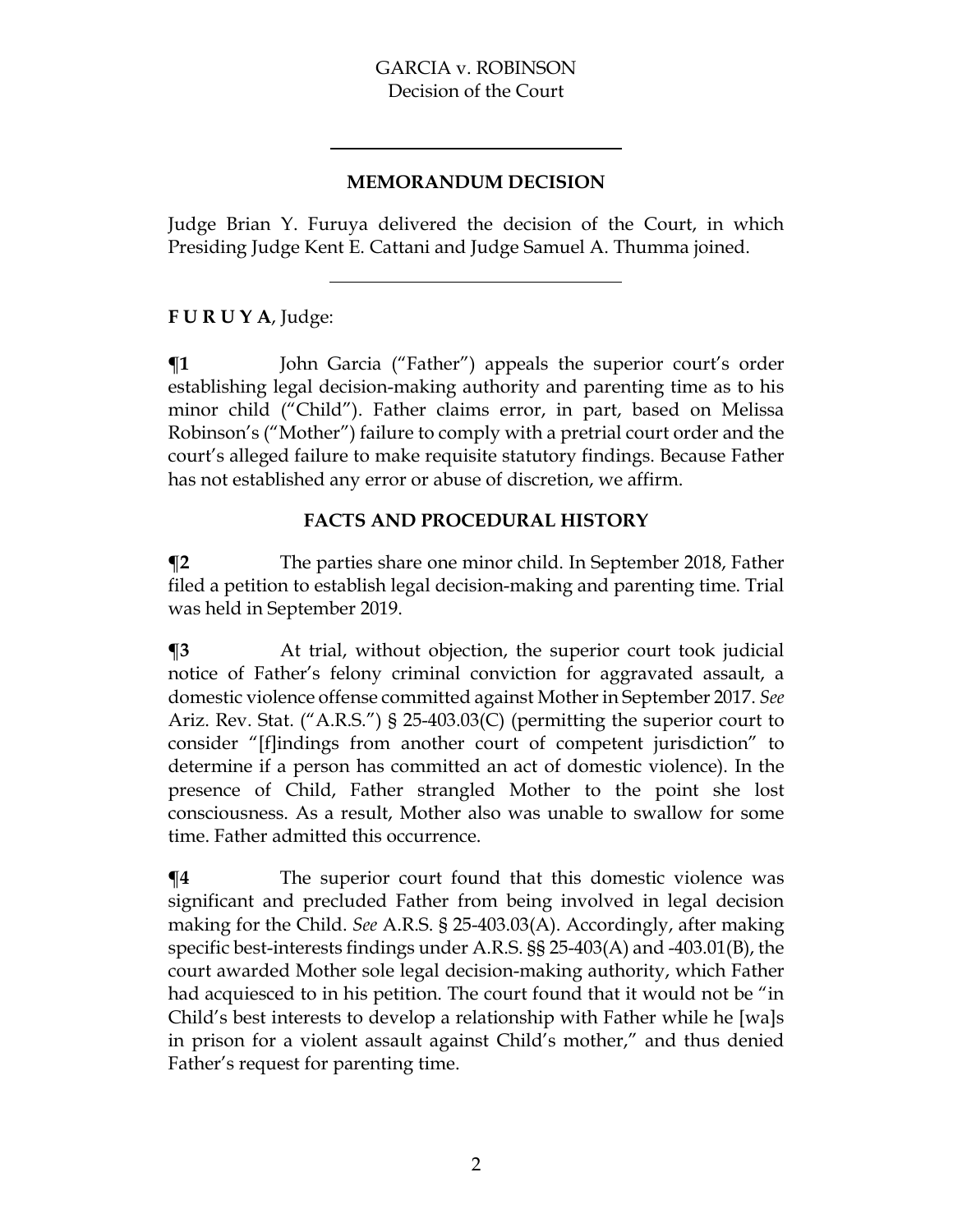**¶5** Father timely appealed, and we have jurisdiction pursuant to A.R.S. §§ 12-120.21(A)(1) and -2101(A)(1).

#### **DISCUSSION**

 $\P6$  Father challenges the superior court's order establishing legal decision-making and parenting time on various grounds, which we review for abuse of discretion.1 *See DeLuna v. Petitto*, 247 Ariz. 420, 423, ¶ 9 (App. 2019) (involving legal decision-making and parenting time). Accordingly, Father is required to show an error of law or that the record "is devoid of competent evidence to support the court's decision." *Woyton v. Ward*, 247 Ariz. 529, 531, ¶ 5 (App. 2019). We will not disturb the court's factual findings unless they are clearly erroneous. *Strait v. Strait*, 223 Ariz. 500, 502, ¶ 6 (App. 2010). "A finding of fact is not clearly erroneous if substantial evidence supports it, even if substantial conflicting evidence exists." *Kocher v. Dep't of Revenue of State of Ariz.*, 206 Ariz. 480, 482, ¶ 9 (App. 2003). We view the evidence in the light most favorable to sustaining the court's rulings. *Lehn v. Al-Thanayyan*, 246 Ariz. 277, 283, ¶ 14 (App. 2019).

**¶7** First, Father challenges the timeliness of Mother's filing of her separate pretrial statement and the exchange of trial exhibits. However, Father never raised objections regarding Mother's alleged procedural failings to the superior court, and therefore this issue is waived on appeal. *See Canyon Ambulatory Surgery Ctr. v. SCF Ariz.*, 225 Ariz. 414, 418, ¶ 10 n.11 (App. 2010) ("We generally do not consider issues raised for the first time on appeal."); *see also Premier Fin. Servs. v. Citibank (Ariz.)*, 185 Ariz. 80, 86 (App. 1995) ("We cannot consider issues and theories that were not presented to the court below.").

**¶8** Second, Father contends that the superior court solely relied on Mother's pretrial statement, rather than witness testimony, to inform some of its best-interests and domestic violence findings entered under A.R.S. §§ 25-403(A), -403.01(B), and -403.03(C). However, this contention is unfounded. The record reflects the court's consideration of the evidence presented at trial, including the demeanor of the witnesses, exhibits, and

<sup>1</sup> Mother did not file an answering brief. In the exercise of our discretion, and because the best interests of a minor child are implicated, we decline to treat her failure to file an answering brief as a confession of error. *See Michaelson v. Garr*, 234 Ariz. 532, 544, ¶ 4 n.3 (App. 2014) (citing *Gonzales v. Gonzales*, 134 Ariz. 437, 437 (App. 1982) ("Although we may regard [the] failure to respond as a confession of reversible error, we are not required to do so.")).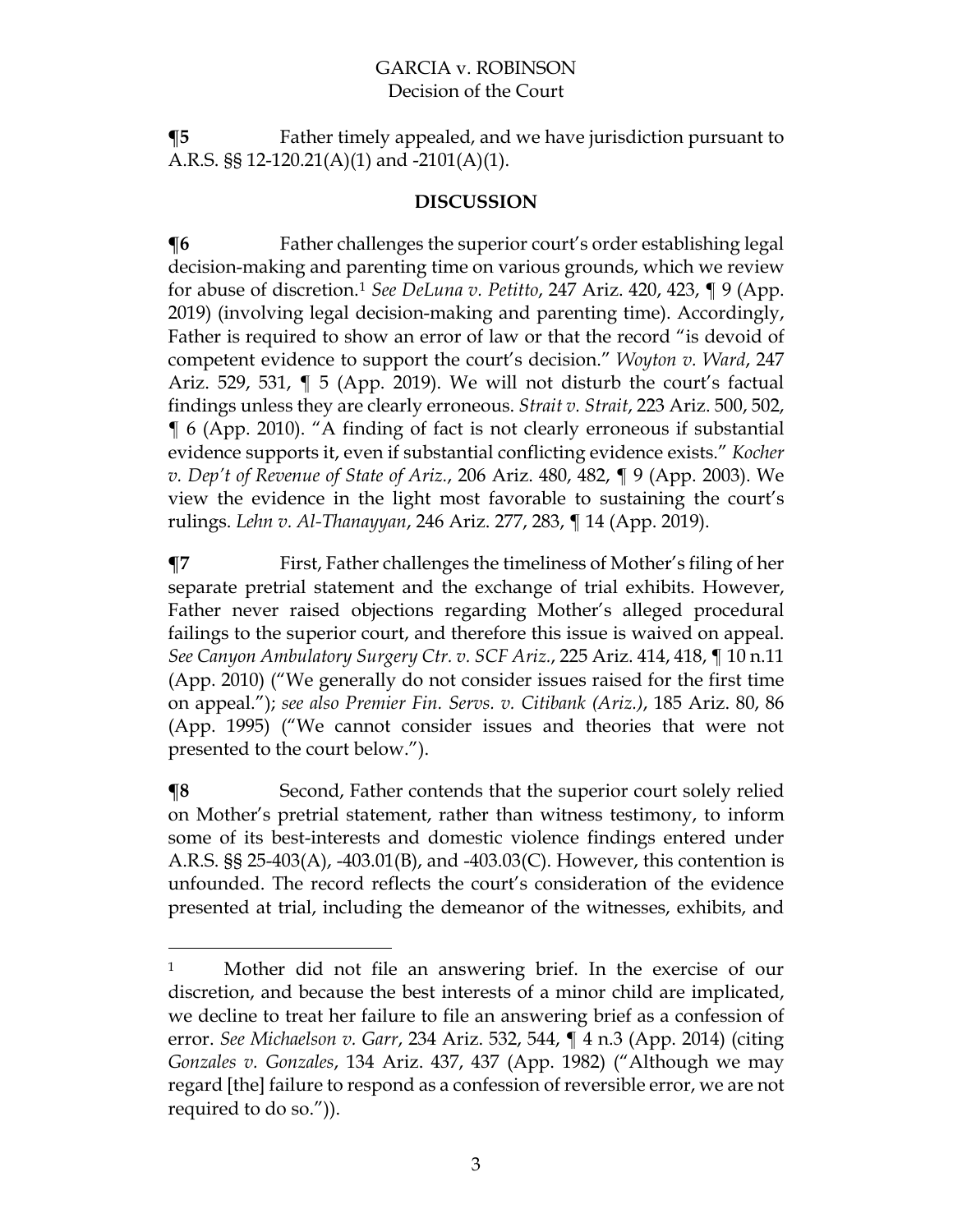case history, as well as the parties' arguments and agreements. Both Mother and Father testified at trial, and contrary to Father's contention, he was allowed to refute Mother's testimony. *See Vincent v. Nelson*, 238 Ariz. 150, 155, ¶ 18 (App. 2015) ("[T]he family court is in the best position to judge the credibility of witnesses and resolve conflicting evidence, and appellate courts generally defer to the findings of the family court.").

**¶9** Third, Father objects to the court-appointed best interests attorney's ("BIA") participation at trial. But the BIA did not "testify in court" as Father contends. Rather, consistent with the appropriate scope of her role, the BIA cross-examined Mother, made arguments to the superior court, and otherwise properly acted in a representative capacity in advocating for the Child's best interests. *See Askamit v. Krahn*, 224 Ariz. 68, 71–72, ¶¶ 12, 14 (App. 2010); ARFLP 10.

**¶10** Fourth, Father argues the superior court failed to make findings under A.R.S. § 25-403.03(D), (E), and (F) before entering its legal decision-making and parenting time orders. No error is evident in this regard.

 $$$ **I1** Subsection (D) of this statute provides that if the superior court determines a parent has committed an act of domestic violence, a rebuttable presumption arises that awarding sole or joint legal decisionmaking to that parent is contrary to a child's best interests. A.R.S. § 25- 403.03(D). Subsection (E) sets forth factors the court must consider in determining if the offending parent has rebutted the presumption. A.R.S. § 25-403.03(E). However, when the court finds the existence of "significant domestic violence pursuant to section 13-3601," the court may not award legal decision-making to the perpetrator of such "significant domestic violence." A.R.S. § 25-403.03(A).

**The State of Father's** Here, the superior court took judicial notice of Father's conviction for assaulting Mother in the presence of Child and expressly found such conduct to constitute significant domestic violence. *See id.* Having made this finding, subsections (D) and (E) were inapplicable, and Father's arguments concerning any failure by the court to comply with those subsections are unavailing. Further, even if this were not the case, subsections (D) and (E) concern only parents who are "*seeking* sole or joint legal decision-making." A.R.S. § 25-403.03(D), (E) (emphasis added). And here, Father's petition makes clear that he sought neither sole nor joint legal decision-making authority. Rather, he requested that Mother be granted sole legal decision-making authority because he was incarcerated. Therefore, Father has failed to show any error.